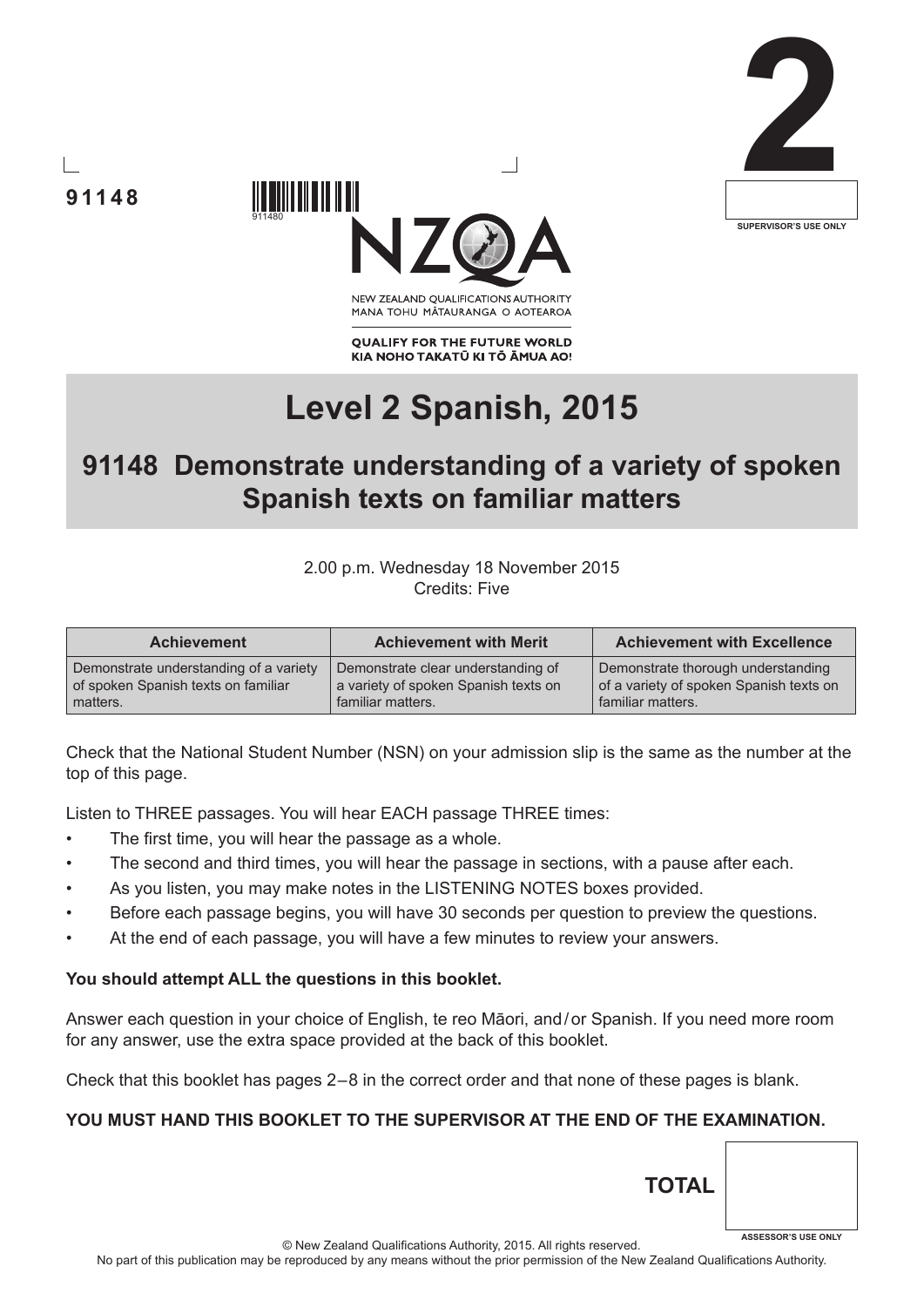

# **FIRST PASSAGE:** *Respirar aire puro nos ayuda* **Breathing fresh air helps us**

Listen to Ana as she talks to her classmates about a trip she is planning. Question One is based on this passage. Answer the question in your choice of English, te reo Māori, and/or Spanish. You now have 30 seconds to read the question.

**LISTENING NOTES**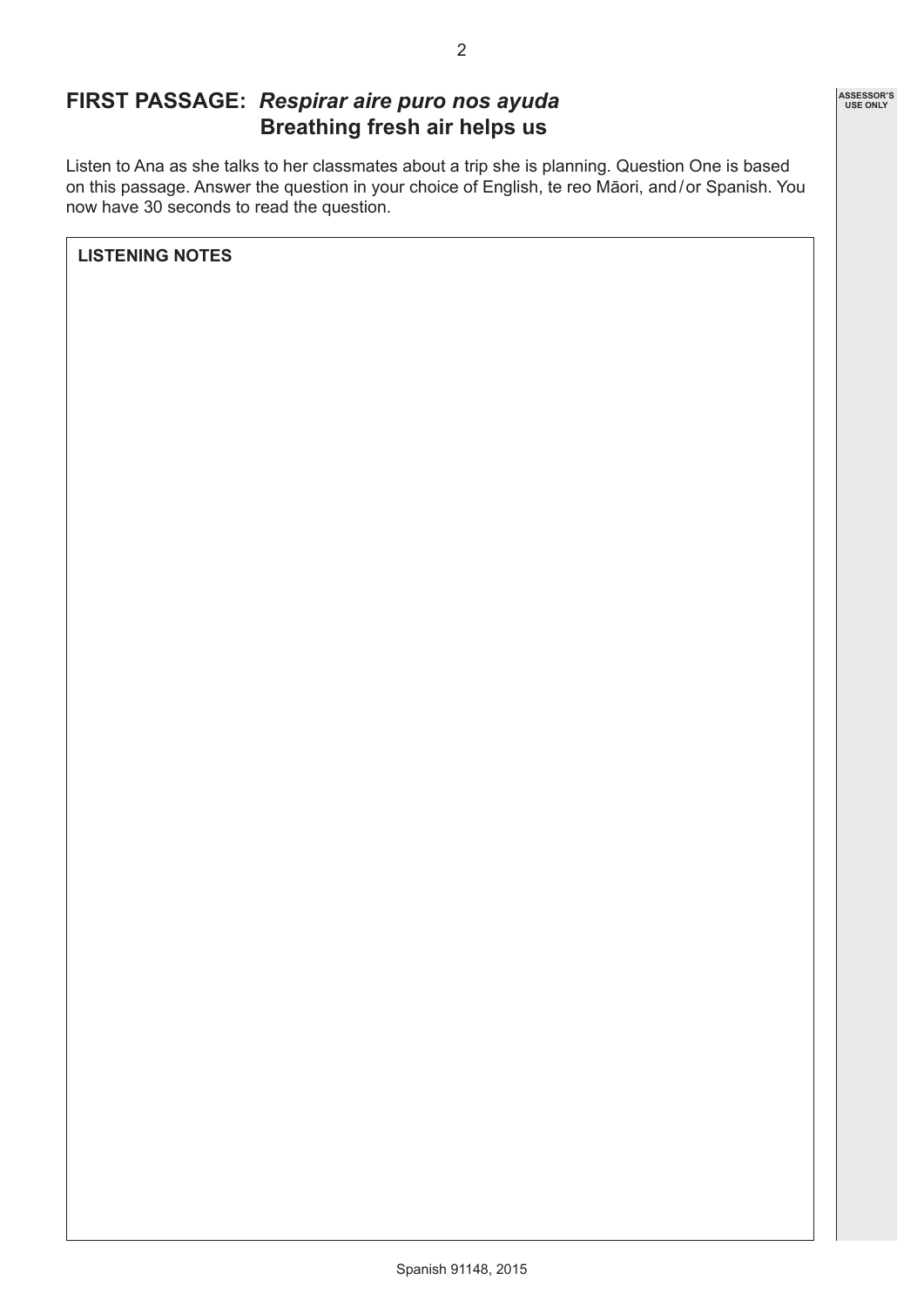**ASSESSOR'S USE ONLY**

#### **QUESTION ONE**

(a) Describe the holiday destination and what one can do there. *Describe el destino de las vacaciones y lo que se puede hacer allí.*

(b) Based on what you have heard, explain why Ana believes this trip will benefit her fellow students.

*Basándote en el texto, explica por qué Ana cree que este viaje beneficiará a sus compañeros de clase.*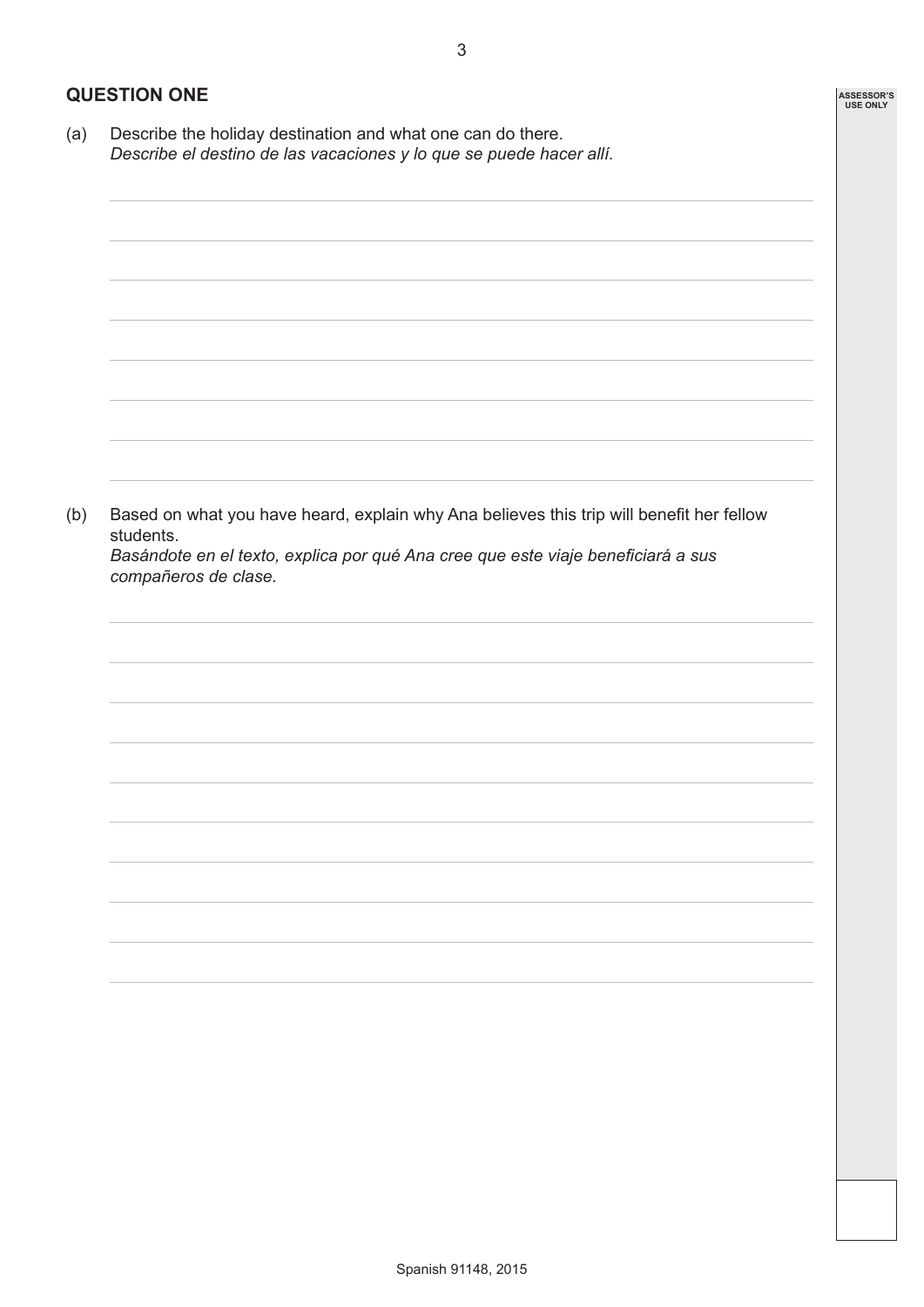### **SECOND PASSAGE:** *El mejor bocadillo del mundo* **The world's best sandwich**

Listen to a news article from Valencia about a recent competition. Question Two is based on this passage. Answer the question in your choice of English, te reo Māori, and/or Spanish. You now have 30 seconds to read the question.

**LISTENING NOTES**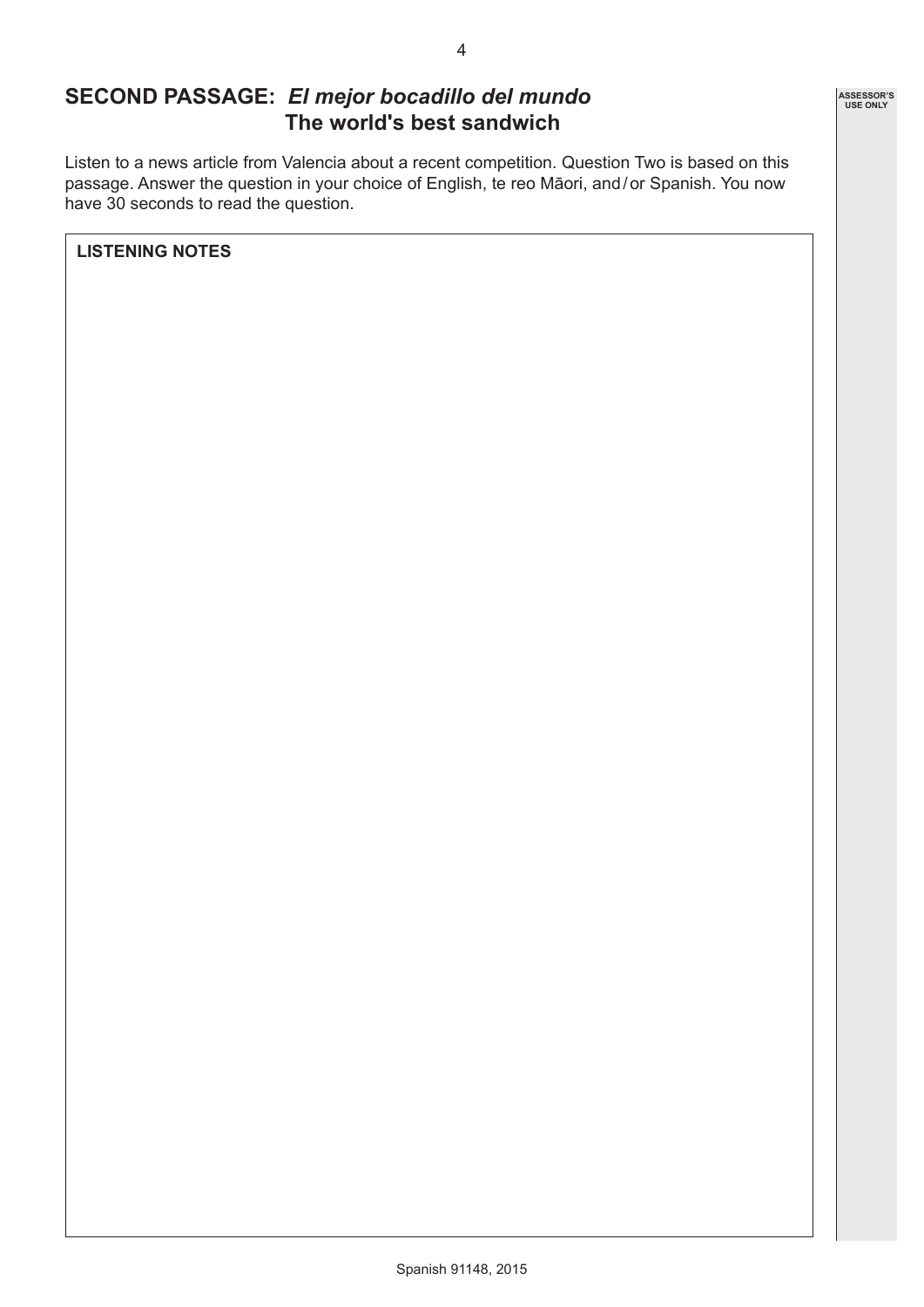#### **QUESTION TWO**

- (a) What has Juan done? *¿Qué ha hecho Juan?*
- (b) What is the secret to his success? *¿Cuál es el secreto de su éxito?*

- (c) Describe the advantages of his success. *Describe las ventajas de su éxito.*
- (d) Based on what you have heard, explain the tradition of the sandwich in Valencia, and explain why it is important that it continues to play a role in today's culture. *Basándote en el texto, explica la tradición del bocadillo en Valencia, y explica por qué es importante que siga desempeñando un papel en la cultura de hoy en día.*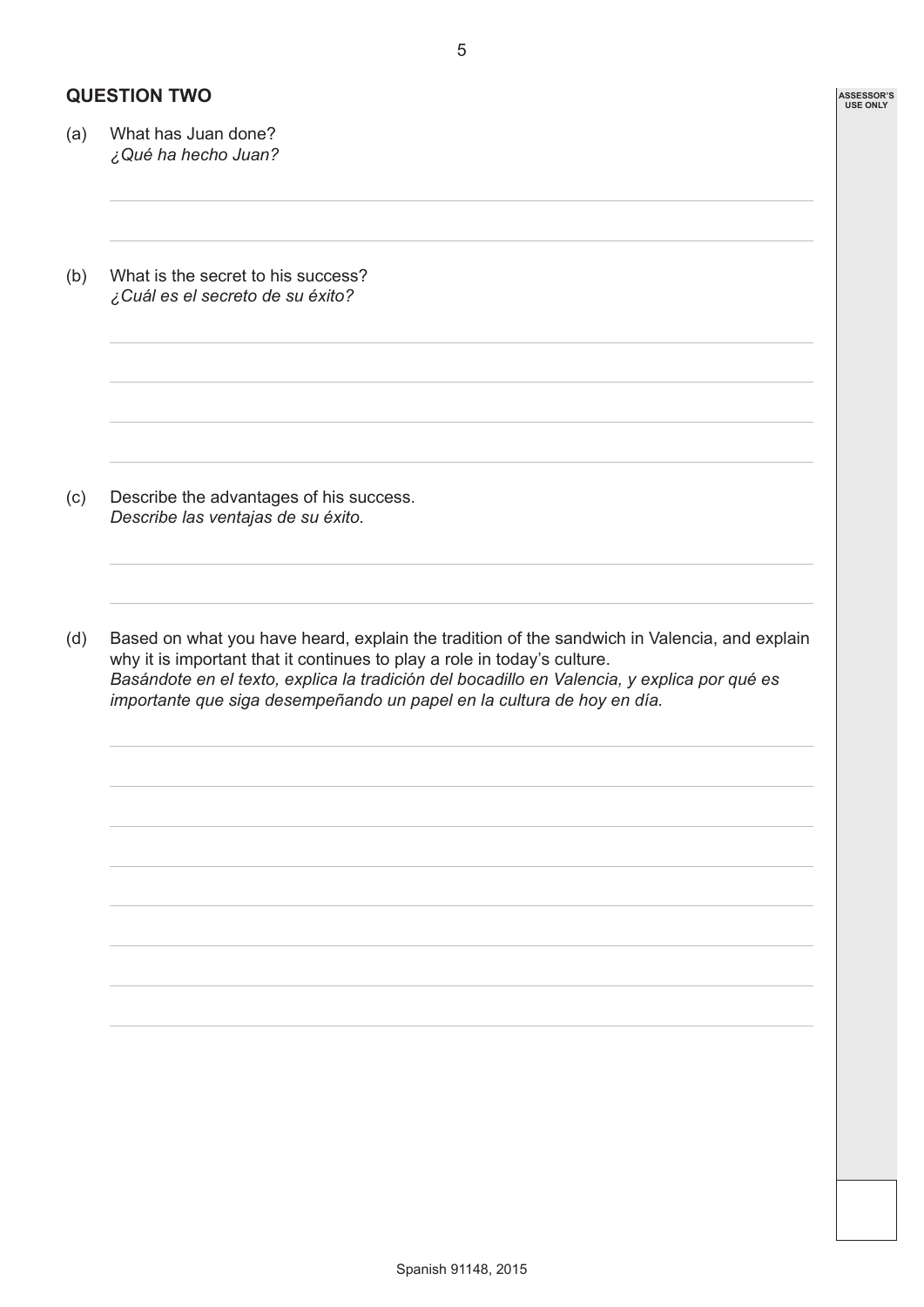# **THIRD PASSAGE:** *Mireia Belmonte, nadadora extraordinaria* **Mireia Belmonte, extraordinary swimmer**

Listen to an interview with a rising young Spanish sports star. Question Three is based on this passage. Answer the question in your choice of English, te reo Māori, and/or Spanish. You now have 30 seconds to read the question.

**LISTENING NOTES**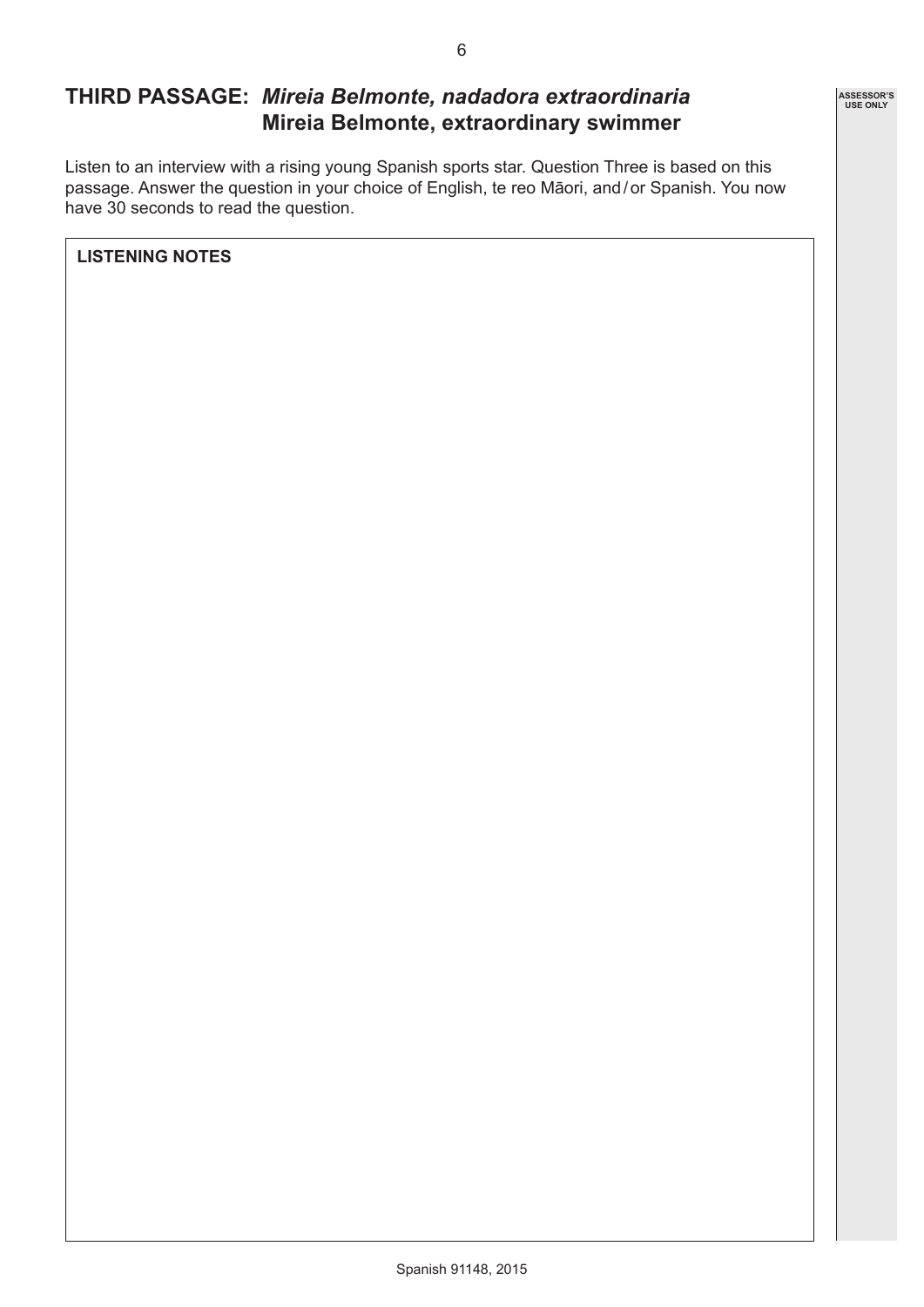#### **QUESTION THREE**

(a) What has Mireia Belmonte achieved? *¿Qué ha logrado Mireia Belmonte?* (b) How does she feel about her successes? *¿Cómo se siente sobre sus éxitos?* (c) Based on what you have heard, what do you think she is like as a person? *Basándote en el texto, en tu opinión, ¿qué tipo de persona es?*